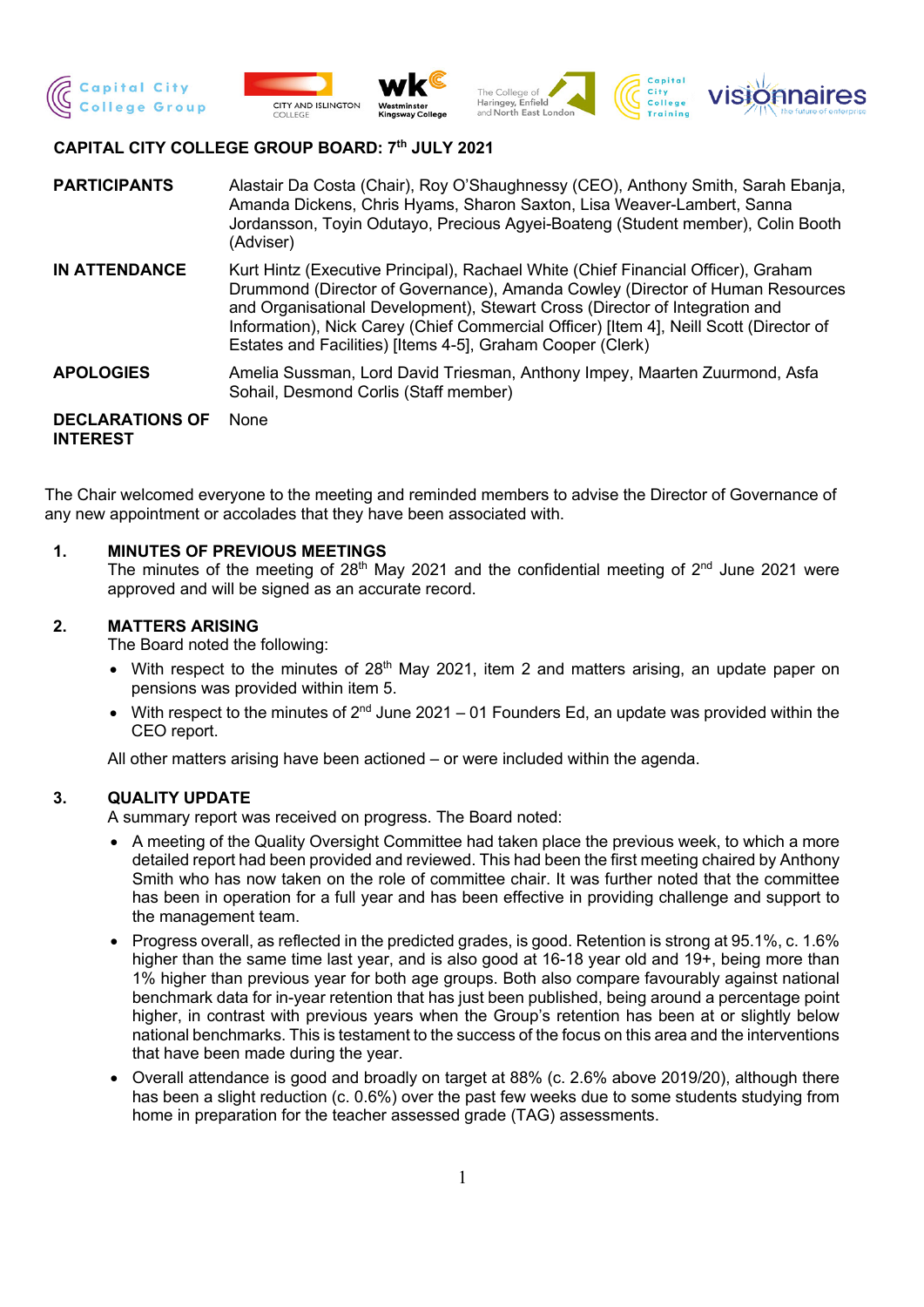- The majority of teaching and learning is now Good or Better. An analysis of the grade profiles of observations was provided. At WKC, where observations are not graded, an increased number of teaching staff have recently been placed into formal performance management, and interventions are being made to provide support - so the number is expected to reduce as these staff move through the performance management or capability process, albeit there are likely to be fluctuations in different areas over time. Progress during the year has been inhibited by the limited amount of face-to-face tuition due to the pandemic. Approximately 14.5% of overall Group teaching staff currently are under some kind of performance management, but in order to support a grade of Good in an inspection this number will need to be managed down to below 10%, so that around 9 out of 10 lessons are graded as good or better. Actions for improvement will continue in the new academic year with this objective in mind.
- With regard to harmonisation of the Teaching, Learning and Assessment Development Policy, the process has been completed through an extended period of consultation with staff and unions and will be implemented from 1<sup>st</sup> August. The policy covers both quality improvement, using the 'One Thing' improvement cycle model, developed by Guernsey College, and quality assurance underpinned by the principle of 'open classroom' access – 'any time, any classroom, any manager'. Whilst every effort has been made with the unions to negotiate agreement to the new policy, they continue to object to the 'open classroom' principle, as well as disputing other matters, including the pay award.
- In relation to enrolment for the new academic year, progress is strong, supported by effective marketing, with a significant increase in applications for 16-18 year olds and 19+ from the same point last year. Internal progression has been brought forward and was completed during June. There is a significant risk to the Group, however, in relation to walk-in enrolments, which account for around a third of enrolments, and around half of adult learners. Enrolment is likely to be affected by how the pandemic continues to evolve and its influence on the views of potential learners as to how safe the college environment will be in the autumn. Failure to secure sufficient walk-in enrolments will have financial implications for the Group.

The Chair of the Quality Oversight Committee provided further feedback from the recent meeting of the committee, endorsing the committee's support for the actions taken by management. Acknowledging the overall progress achieved and the strong current position, the Board thanked the Executive Principal, his team and all teachers and other staff across the Group.

The Board asked that when the results for the year are reported, attention is given to Functional Skills outcomes and Value Added in relation to A-levels, and also in relation to other areas of focus raised in the latest FE Commissioner's visit.

The Board also asked whether an analysis of results for A-levels by subject area and Centre will provide the ability to make a correlation between groups of students with poor results and individual teachers, and whether the policies are written in a manner that enables management to move swiftly to take capability action in relation to those teachers. The Executive Principal confirmed that this is the case. He also advised that as a result of the TAG process and results being known earlier this year, the Group is well placed to take action early, including recruiting new teachers to ensure that students are not disadvantaged.

The Board also discussed the risk in relation to walk-in enrolments and asked whether sufficient resources have been made available to minimise the risk. The Executive Principal advised that this has been tackled pre-emptively and proactively and that following discussion with the Group's Director of Marketing and Communications, an additional £150k was added to the marketing budget to ensure a well-resourced marketing campaign. A strong campaign is being delivered and every reasonable effort is being made to maximise enrolments.

The Chair highlighted that a brand assessment - looking at the success of the Group in attracting students, and an analysis of the extent to which students are choosing alternative providers and why, would be useful. Additionally, the Board expressed a wish to be provided with a greater insight into the factors that lead some enquiries not to progress to the stage of applications. The Chair asked that this is considered for inclusion on the agenda for the Board workshop in September, and it was agreed that the Director of Marketing and Communications should be invited to give a presentation on these issues and learnings from this year.

GD & KH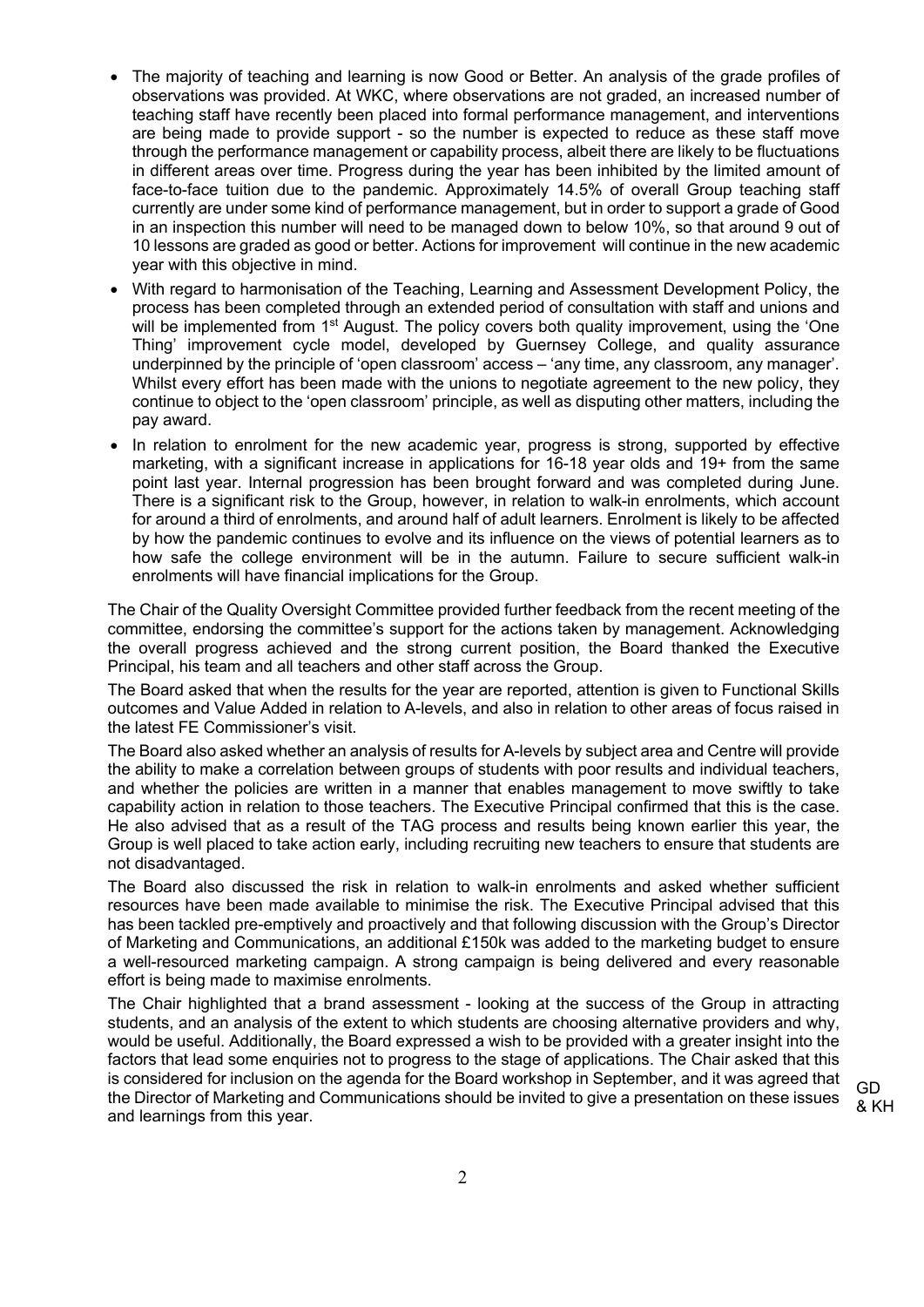# **4. CHIEF EXECUTIVE AND GROUP LEADERSHIP TEAM UPDATE**

The CEO highlighted the good progress that has been achieved over the past three years across many areas of the Group's activities, finances and governance. Whilst there is still more to be done, it is a significant achievement to have moved from an operating deficit of around £10m per annum to the current position.

The CEO highlighted the following key areas, which the Board noted:

- In relation to the AEB budget, the potential impact of the risk of walk-in enrolments not reaching targets, as already explained by the Executive Principal, is significant. This could lead to the need for interventions to further reduce costs, over and above current plans. Whilst enrolment to date are going well, it is as yet too early to be confident of the outcome, given the external factors.
- The portfolio of the commercial enterprises needs to contribute more towards the Group's financial sustainability. The GLT will therefore be coming forward to the Board with a number of additional opportunities for discussion. Learning from the experience of 01 Founders, a process will be developed for bringing these forward. The Board endorsed the benefits of having such a process in place, to include providing clarity on the alignment of any commercial enterprises with the Group's strategy and values, and the principles for assessing the opportunities that allow the Group to be agile and able to move quickly. It was agreed that this process should be brought to the Board workshop in September. The Board also suggested taking advice from outside the sector with regard to the approach to evaluation of these opportunities and to management of risk. The importance of embedding equality impact assessments in the process of evaluation was noted. Also, whilst acknowledging the added value that these enterprises can bring to the Group in support of excellence, the Board stressed, for clarity, the importance of the Group's core education provision being able to stand alone and not becoming dependent upon the success of commercial ventures. RO

# **4.1 COMMERCIAL UPDATE**

# **4.1.1 FACILITIES MANAGEMENT UPDATE: KIER EXIT AND FACILITIES MANAGEMENT UPDATE**

The Board received a report relating to exiting the current arrangement with Kier, and noted:

- Following on from previous notice by Keir of their intention not to renew their current contract when this comes to an end, agreement had been reached with Kier to end the current contract on 31<sup>st</sup> July 2021.
- Facilities management will be brought 'in-house' through the setting up of the new subsidiary company, Capital City College Enterprises and a number of smaller contracts for services.
- The Group will TUPE a small number of staff into the new subsidiary.

The Board **APPROVED** the exit arrangements, including delegation to the Chair the signing of three specific contracts that exceed the CEO/CFO delegated authorities: Cleaning £1.117k, Security £800k and Fire Safety £250k.

## **4.1.2 CAPITAL CITY COLLEGE ENTERPRISES LTD**

The Board considered approval of the documentation relating to setting up the Group's new wholly owned subsidiary for the provision of facilities management and letting services to the Group – including a loan of £300k from the Group to the new subsidiary.

The Board noted that the terms had been approved at the previous Board meeting, in line with which documentation had been drawn up by the Group's lawyers. The Chair, the Chief Commercial Officer and the Director of Governance confirmed that nothing had arisen from the process which raised any concerns in relation to the documents.

The Board **APPROVED** the documentation as presented and delegated the authority to sign the documentation to the CEO. The Board additionally noted that the Search & Governance Committee will consider the matter of Group Board member appointments to the subsidiary company Board.

A workshop is to be arranged to discuss the Group's lettings strategy and Board members are welcome to attend. NC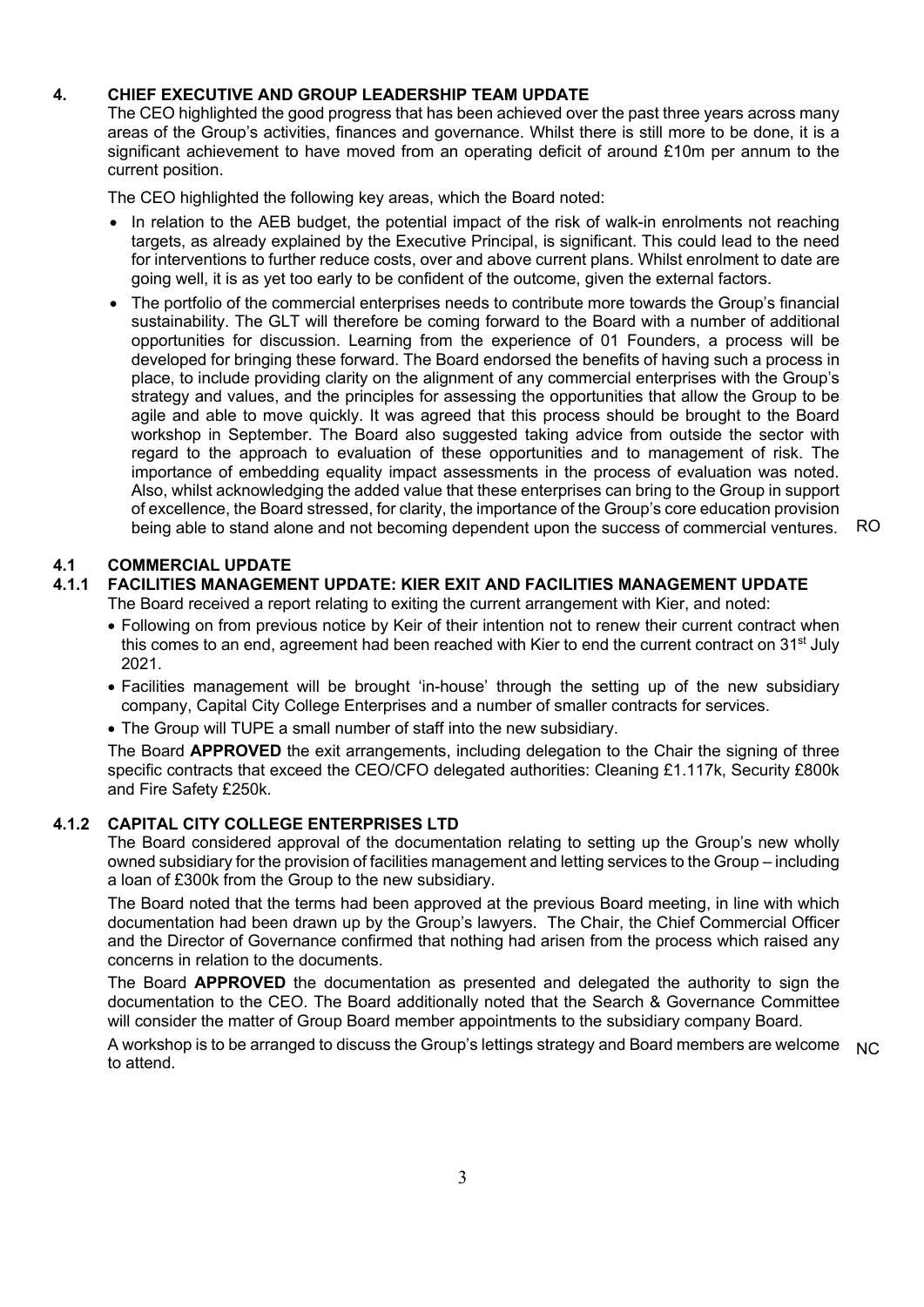# **4.2. 01 FOUNDERS**

The Chief Commercial Office provided an update and the Board noted:

- The investment and governance contracts are at the end of negotiations and work by the lawyers on the remainder of the ancillary documents is nearing completion, with the aim of finalisation by 12th July. The Chair stressed the importance of all documentation being completed and signed as soon as possible.
- Team recruitment is progressing, with the Head of School appointed and the Chief Commercial Officer, Head of Operations and two associates already hired. Significant progress is being made in connecting with corporates to drive memberships and scholarships, particularly following a large Founders Forum event.
- Work on the Regents Park campus is progressing well and on time for the first selection event in August.
- To date, 467 applications have been received.

# **5. FINANCIAL OVERSIGHT**

# **5.1 MANAGEMENT ACCOUNTS TO 31ST MAY 2021 AND FORECAST FOR YEAR ENDING 31ST JULY 2021**

The Board received the update report on the 2020-2021 financial position and noted:

- The 2020-21 operating deficit forecast has reduced from £1.2m to £439k following successful mitigation work undertaken during the last month. With the aim of getting as near to a breakeven position as possible, further cost savings have been identified in the last quarter across all colleges and corporate services. This deficit does not, however, include any provision for GLA clawback of the AEB grant. The Group has been provided with a template for completion with the business case for minimising any clawback. The deadline for submission is  $31<sup>st</sup>$  July, but the outcome of this will not be known until December. A decision will therefore be required as to how to treat this in the current year's Financial Statements - what level, if any, of provision to include.
- The forecast year-end cash balance is £20.7m, which equates to 92 days cash in hand.
- The forecast Financial Health grade for 2020-21 remains Good. [The Group had been awaiting and has recently received confirmation from the ESFA that its current Financial Health grade is Good based on the Financial Statements for the year ended 31<sup>st</sup> July 2020].
- The actual financial out-turn for 2020-21 (with the exception of the AEB grant position] should be known by early September, in readiness for presentation to, and discussion, with the auditors.

The Board commended the management team on the overall improvement that has been achieved in the Group's financial position over the past couple of years, and also particularly on the latest improvement in the full year 2020-21 forecast outturn, which is much better than had been anticipated. The Board asked about the level of confidence in the out-turn, and the CFO confirmed that she considered this to be robust, explaining that the recent improvement is the result of a combination of additional forecast income, (especially tuition fee income) and further costs savings, including close control over recruitment. She also explained that improvements in systems of financial reporting and accuracy and availability of data enabled swifter interventions, and greater confidence in the year-end forecast.

The Chair of the Audit Committee asked about the breakdown of Other Liabilities amounting to c.£18m in the forecast year-end balance sheet and the CFO undertook to provide him with further detail.

RW

The Board discussed the extent of the provision to be made in the 2020/21 Financial statements in relation to the AEB grant. The CFO advised that further consideration of this is needed and will be discussed with the auditors. The GLA appears to be taking a more favourable stance than the ESFA, but the Group does not wish to be caught out by assuming that the grant will be received in full and then being in a position of having to make a retrospective adjustment to its financial statements.

# **5.2 BUDGET 2021/22**

The CFO presented the budget for 2021/2022 and the Board noted:

- The budget is to deliver a break-even operating profit.
- There are a number of complexities and challenges to delivering against the budget. Significantly, there is c. £4m of additional cost base/loss of income to be made up – including a c. £2.5m reduction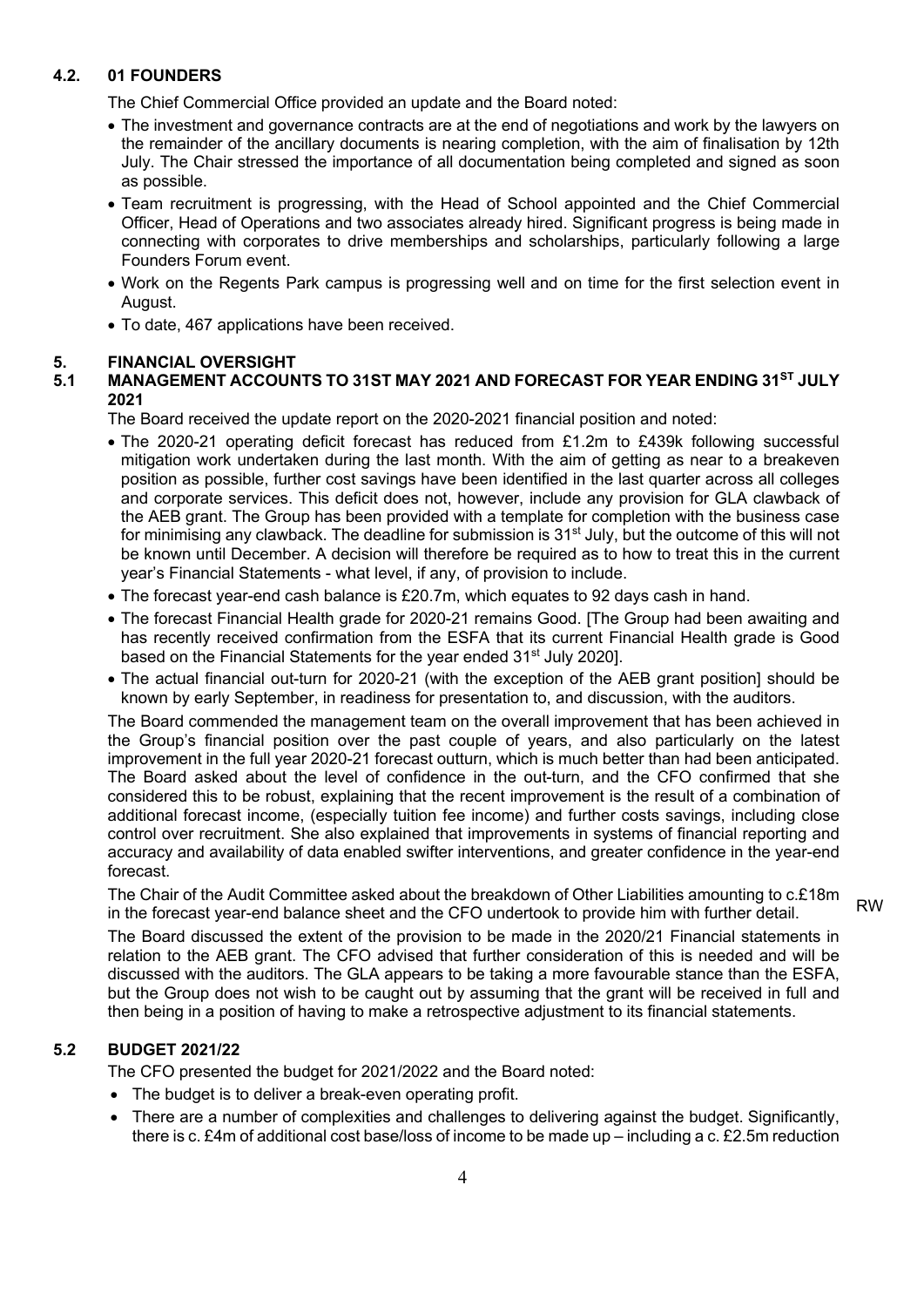in the 16-18 grant based on lagged learner numbers, an increase in LGPS employer pension contributions of c. £500k and automatic teacher pay spine point increases costing c. £800k.

- A reworking of the operating model will be required to deliver the financial efficiencies, including a move towards using a higher proportion of hourly paid lecturers in order to provide greater flexibility. A number of staff restructures are also to take place, for which £1-£1.2m redundancy costs have been provided, but it is unclear to what extent this will be sufficient, until the consultations currently taking place have been completed.
- In relation to pay, the budget includes the cost of spine point increases, but no provision for any other pay awards. A number of ways of achieving additional efficiencies totalling c £800m, including measures such as increasing average class sizes by one student, have been considered and have been discussed with the trade unions - to say that if these efficiencies are achieved, the savings will be reinvested into a pay strategy for staff. This type of approach is being taken by a number of other colleges.
- AEB grant income is included at a level comparable with the current year forecast with the assumption that the 90% threshold will be achieved in order to secure the full grant value (for both the GLA and the smaller ESFA grant). However, this is at significant risk from lower enrolment due to the possibility of lower enrolment numbers in the event of further Covid restrictions, as already discussed. The CFO and Executive Principal are therefore drawing up mitigation plans for various scenarios and action plans will be discussed at the next meeting of the Financial Oversight Group in September.
- Grant funding is further complicated by the Lifetime Skills Guarantee relating to Level 3 qualifications for adults, although the Group may be fortunate, as much of its adult funding is devolved to the GLA which is more flexible in its approach than the ESFA.
- The proposed Capital budget of £10m includes £7m capital investment in curriculum materials and equipment, prioritised refurbishment projects and IT kit across the Group, together with spending of the remaining c. £3m of the £4.5m FECDC grant on refurbishment projects which must be spent by 30<sup>th</sup> September 2021.

The Chair advised that the budget had been scrutinised by the Financial Oversight Group. He highlighted the increase in Group income to c. £118m from c. £112m in the current year forecast, and also the significance of the pay to turnover ratio of 64% as the Group is benchmarked against a ratio of 65%.

The CFO advised that:

- the ESFA is proposing to change its criteria for financial health status evaluation from the 2021-22 financial year. Once the criteria are known, an assessment of the budget against these will be undertaken and discussed with the Financial Oversight Group
- the College Financial Forecasting Return (CFFR) is due to be submitted to the ESFA by 31/7/21. This will reflect the 20-21 forecast outturn, as included within the management accounts, which includes £400k operating deficit plus a provision for a mid-case clawback for under delivery of AEB (of £2m). This is based on advice received by the ESFA;
- The CFFR will also reflect the financial break-even budget for 2021/22

The CFO expressed confidence that good financial health (as defined by the ESFA) will be maintained for 2020/21 and 2021/22.

The Board **APPROVED** the budget as submitted

#### **5.3. PROPOSED SALE OF ANCILLARY PROPERTY**

The Board considered a proposal to dispose of 266-268 High Road, Tottenham, which has been used by CONEL for various purposes over the years, but which is currently leased and is surplus to the requirements of the Group, which has more than sufficient space for its needs at CONEL's Tottenham Centre.

The Board **APPROVED** the recommendation of the Financial Oversight Group to sell 266-268 High Road, Tottenham.

#### **5.4 PENSIONS UPDATE**

A report was received and considered. The Board noted:

• As part of the setup of the commercial subsidiary, Capital City College Enterprises Ltd, it was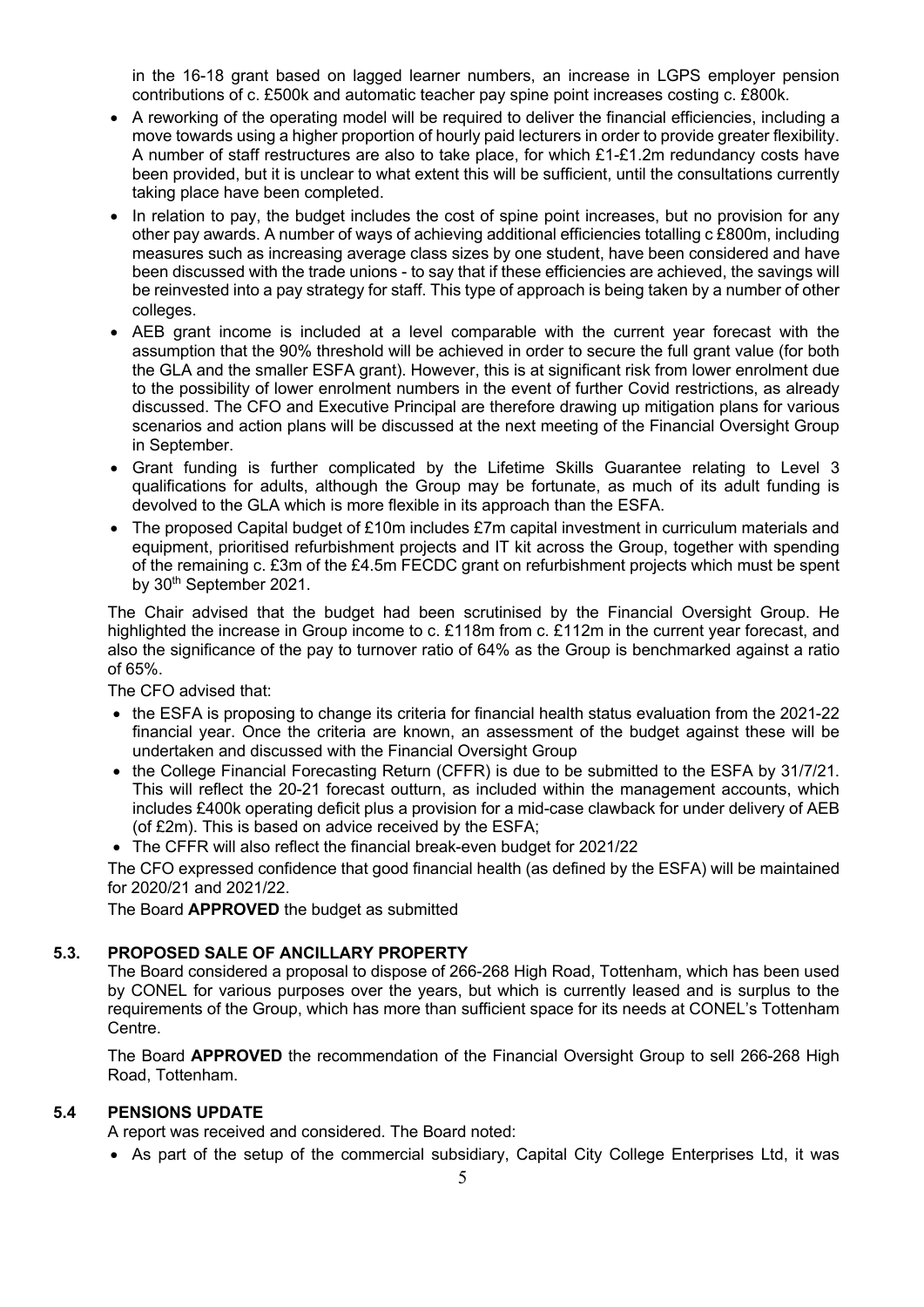determined to offer a more sustainable pension option for employees of the company, rather than to offer membership of the LGPS. Legal advice confirmed a defined contribution scheme could be offered, which would provide the Group with the ability to better manage the financial liability.

- The Group had engaged Hymans Robertson, independent pensions consultants, to advise on the key requirements and the selection of a scheme. They had recommended a defined contribution scheme as part of a Master Trust. Following an invitation to tender, the Financial Oversight Group now recommended the appointment of SMART Pension as the provider of the scheme. The Remuneration Committee will consider contribution levels and other terms and conditions applicable to membership of the scheme.
- Although the new scheme is to be set up primarily for employees of Capital City College Enterprises, the Group is able to offer membership more widely to other employees across the Group.
- The wider issue of the pensions and the impact of the LGPS liability on the Group's annual financial outturn continues to be a matter being considered by the Financial Oversight Group and through discussions with the Association of Colleges. Given the significance of this across the sector (with 89 colleges identified as having negative equity in their LGPS schemes), collective efforts to lobby the Government are ongoing, although there is currently little evidence of a willingness by the Government to prioritise this issue, given other public pensions regulation matters.

The Board **APPROVED** the recommendation of the Financial Oversight Group to approve the appointment of Smart Pension as provider of the new Defined Contribution scheme.

## **6. UPDATE FROM SEARCH COMMITTEE**

A report was received and the Board noted:

With regard to Board membership:

- The terms of office of two independent members are due to expire at the end of this month, Sarah Ebanja and Maarten Zuurmond. Sarah has indicated that she intends to stand down and therefore this meeting is her last meeting. Maarten has indicated that he is willing to continue for one additional year and therefore it is recommended that he is reappointed for a further term of office which will cease on 31st July 2022. The Board **APPROVED** this reappointment.
- With regard to student members, a call for applications for the two vacancies has been made and interviews will be taking place in the next few weeks. The Board thanked Precious Agyei- Boateng for her contribution as student member during the current year.

In relation to the role of Vice Chair of the Board, the Chair thanked Amelia Sussman and Maarten Zuurmond for their service and support as joint Vice Chairs. As they had both advised of their intention to step down from this joint role, a call for expressions of interest from other Board members has been made. An expression of interest has been received from Sharon Saxton. It is the unanimous view of the Search and Governance Committee that Sharon has the correct skills, experience and approach for the role. The recommendation from the committee is that she is appointed as the Board's vice chair with immediate effect. The Board unanimously **APPROVED** Sharon's appointment as Vice Chair and congratulated her on the appointment

A number of changes to membership of committees, as recommended by the Search Committee, were **APPROVED** by the Board:

- Quality Committee: Anthony Smith to join and chair, Asfa Sohail to join, Anthony Impey to stand down
- Audit Committee: Toyin Odutayo to join. Anthony Smith to stand down. Also, Sharon Saxton has indicated that she wishes to stand down from the committee, in view of her new responsibilities as Vice Chair of the Board, membership of the committee will be further reviewed.
- Search and Governance Committee: Sharon Saxton to join. Toyin Odutayo to join.
- Finance Oversight Group: Anthony Impey to join.

## **With regard to Subsidiary Company Directorships,**

• 01 Founders – Alastair Da Costa to join and chair (as already approved)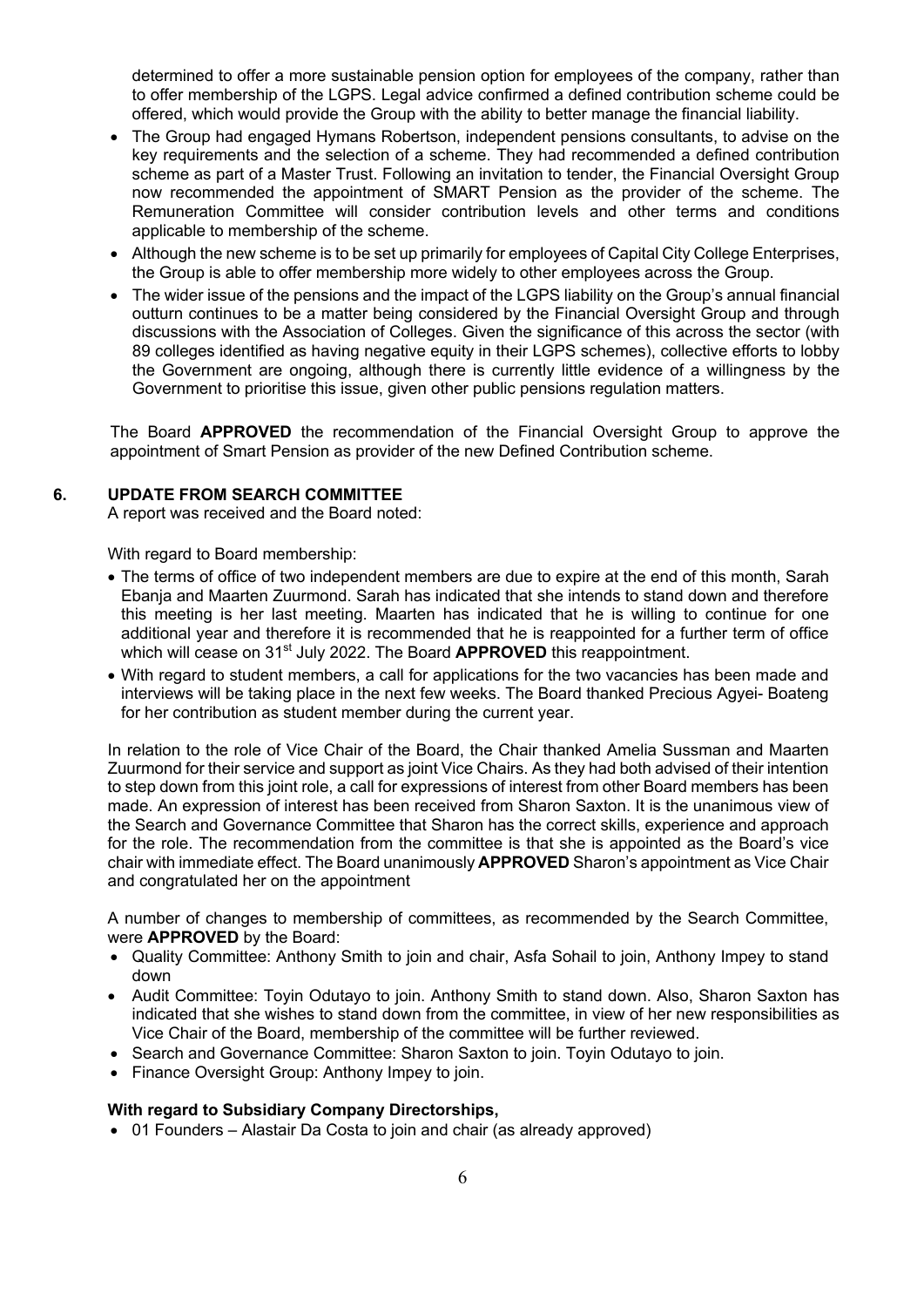- Discussions are ongoing in relation to Group Board member appointments to the boards of Visionnaires and Capital City College Enterprises Ltd.
- Following a request from the Head of Careers, the decision has been taken to create the role of Link Governor for Careers. Sanna Jordanson has volunteered. The Board **APPROVED** Sanna's appointment to this role.

## **7. HR POLICIES**

The Board received and considered the Group Disciplinary Policy and Procedure and Group Grievance Policy and Procedure. The Board noted:

- Of the ten policies that the Board has asked the GLT to harmonise across the Group, these two require Board approval.
- The methodology adopted in the review has been ACAS led, ACAS being the UK standard for policies and cited as best practice.
- Consultation has taken place with the Trade Unions. Unfortunately, UCU declared a dispute with the Group in early June and they decided to withdraw from participation. NEU and Unison declared they would not attend without their UCU colleagues. Despite the Trade Unions having stepped away from the consultation, having shared the draft with them, their input has been taken into consideration. They hved been offered the opportunity for further discussion on the policies during the autumn. The GLT has reviewed the policies and now recommend their approval.

The Board **APPROVED** the Group Disciplinary Policy and Procedure and Group Grievance Policy and Procedure.

#### **8. FEES**

The Board received for annual review, the updated Fees Policy and Sub-contracting Fees and Charges Policy for the 2021-22 academic year. The Board noted the main changes to the Fees Policy, particularly those arising in relation to additional restrictions on EU citizens studying in the UK following Brexit. Also, some new funding flexibilities, which the Director of Integration and Information explained. Changes to the Sub-contracting Fees and Charges arising from changes to rules were not significant.

The Board **APPROVED** the updated Fees Policy and the Sub-contracting Fees and Charges Policy for 2021-22

#### **9. RE-APPOINTMENT OF THE AUDITORS**

The Chair reminded the Board that RSM had been first appointed as internal auditors and MHA MacIntyre Hudson as external auditors in early 2020. The Audit Committee had discussed their performance to date. The committee and members of the GLT had been impressed with both firms and with the individual managers, and had noted that there has been a significant improvement in the quality of internal audit reports, with a robust approach that is constructive but appropriately challenging and with good recommendations made. A constructive and helpful dialogue is being maintained with both firms. The committee therefore recommended the reappointment of both firms for the next year.

The Board **APPROVED** the annual re-appointment of MHA MacIntyre Hudson as external auditors and RSM as internal auditors.

## **10. CHAIR'S ACTION**

The Board noted that a bid had been made to the DfE Post-16 Capacity Fund 2021-22 in respect of funding for the construction of 6 additional classrooms on the roof of the Sixth Form Centre at the Angel so as to accommodate growth in student numbers. This was in line with the Group's Estates Strategy. If successful, the total cost of c.£1.8m will be subject to match funding by the Group. In order to meet the required timescale for submission of the bid by 21<sup>st</sup> June, approval has been given by way of Chair's action. Applicants to the fund are expected to be advised of the outcome of their bids during the summer.

# **11. KEY PERFORMANCE INDICATORS**

The Board received for information and noted the following reports:

• Group Dashboard June 2021. The Executive Principal highlighted the significant over performance of apprenticeships, both 16-18 year olds and 19+. This is particularly relevant given that the Group